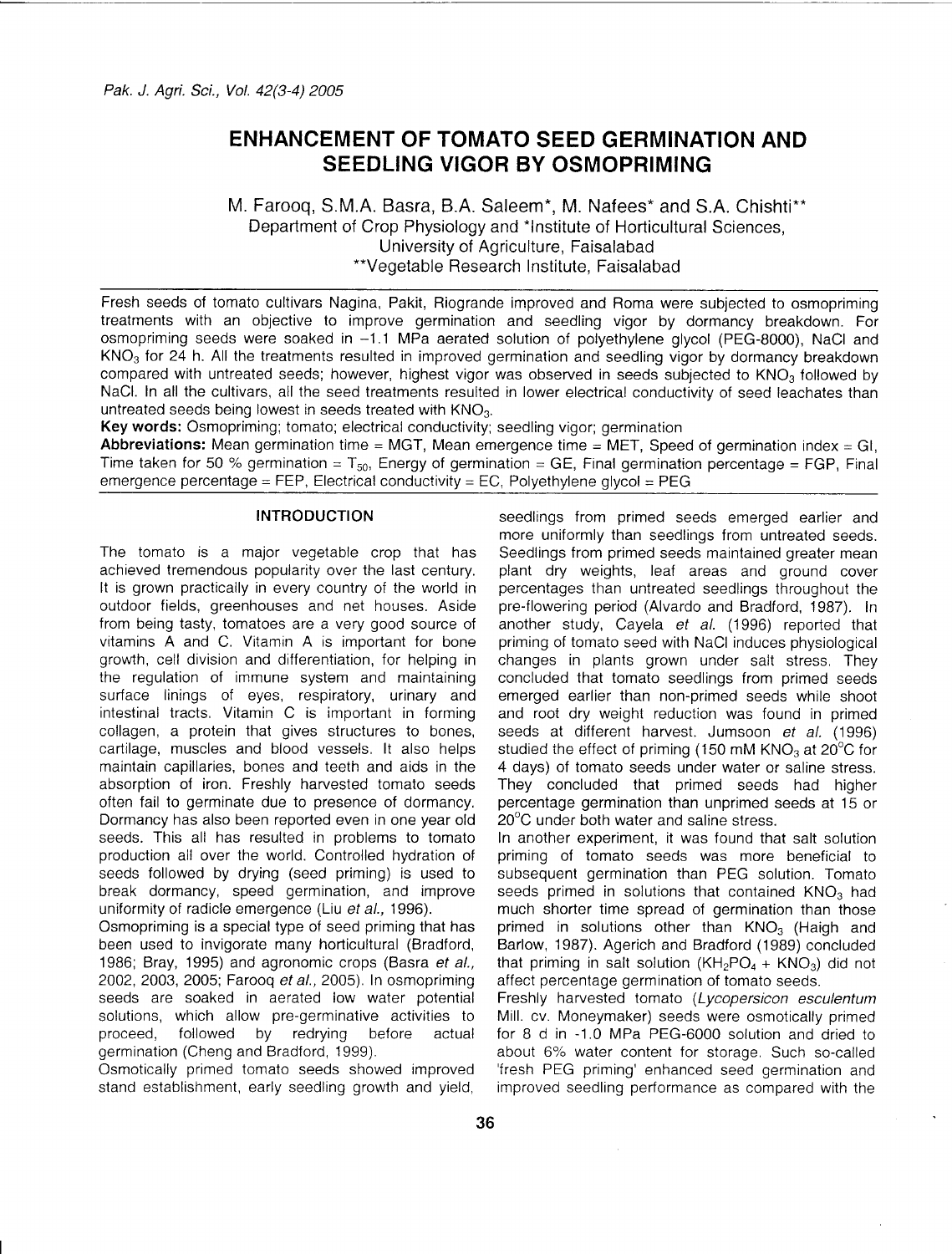untreated control. Fresh PEG priming neither alleviated seed dormancy nor promoted DNA replications as was the case when seeds were dried upon harvest and subsequently primed in PEG (normal PEG priming). However, the addition of 10 mM GA to the osmotic priming solution triggered replicative DNA synthesis of fresh-priming seeds and further enhanced the germination process. After 5 months of storage in ambient temperature conditions, fresh PEG-primed seeds maintained more positive effects gained from priming, whereas, normal PEG-primed seeds had lost the promoting effects on germination. Normal PEGprimed seeds were much more susceptible to controlled deterioration than fresh PEG-primed seeds (Liu *et al., 1996).*

Priming techniques has been reported to help in dormancy breakdown in many vegetable crops including tomato (Bradford, 1986; Liu *et al., 1996;* Kester *et et., 1997).*

The present study was therefore planned to evaluate the impact of osmopriming techniques (if any) on the germination and seedling vigor, and dormancy breakdown of tomato.

# **MATERIAL AND METHODS**

#### **Seed materials**

Seeds of tomato cultivars Nagina, Pakit, Riogrande improved and Roma were used as medium of experiment. The seeds were obtained from Vegetable Research Institute, Faisalabad, Pakistan. The initial seed moisture contents were 8.04, 8.17, 8.35 and 8.43% in Nagina, Pakit, Riogrande improved and Roma, respectively on dry weight basis.

#### **Osmopriming**

The seeds were primed in the aerated solutions having 16.4 g L<sup>-1</sup> NaCl, 30 g L<sup>-1</sup> KNO<sub>3</sub> or 321 g L<sup>2</sup> Polyethylene Glycol-8000 (PEG-8000). The osmotic potential of all the solutions was -1.25 MPa. Seeds were soaked in the respective solution for 24 h. The ratio of seed weight to solution volume was 1:5 (q mL<sup>-1</sup>) (Ruan *et al., 2002).*

#### **Post priming operations**

After priming for prescribed duration, seeds were given three surface washings with distilled water (Khan, 1992) and redried to original weight with forced air under shade (Basra *et al.,* 2002). These seeds were then sealed in polythene bags and stored in refrigerator for further use.

### **Germination test**

Seeds (15 in each) were sown in petri dishes between the layers of moist whatman 45 at 25°C in an incubator and were replicated four times. Germination was observed daily according to the AOSA method (AOSA, 1990). The time to get 50% germination  $(T_{50})$  was calculated according to the following formulae of Coolbear *et al.* (1984) modified by Farooq *et al. (2005):*

$$
T_{50} = t_i + \frac{\left(\frac{N}{2} - n_i\right)(t_j - t_i)}{n_j - n_i}
$$

Where N is the final number of germination and  $n_i$ ,  $n_j$ cumulative number of seeds germinated by adjacent counts at times  $t_i$  and  $t_i$  when  $n_i < N/2 < n_i$ .

Mean germination time (MGT) was calculated according to the equation of Ellis and Roberts (1981):

$$
MGT = \frac{\sum Dn}{\sum n}
$$

Where n is the number of seeds, which were germinated on day D, and D is the number of days counted from the beginning of germination.

Germination index (GI) was calculated as described in the Association of Official Seed Analysts (1983) as the following formulae:

|  | No. of germinated seeds                                                                                                                                                                                                                                                                                                  | No. of germinated seeds    |  |  |  |
|--|--------------------------------------------------------------------------------------------------------------------------------------------------------------------------------------------------------------------------------------------------------------------------------------------------------------------------|----------------------------|--|--|--|
|  | $GI =$ $\frac{1}{2}$ $\frac{1}{2}$ $\frac{1}{2}$ $\frac{1}{2}$ $\frac{1}{2}$ $\frac{1}{2}$ $\frac{1}{2}$ $\frac{1}{2}$ $\frac{1}{2}$ $\frac{1}{2}$ $\frac{1}{2}$ $\frac{1}{2}$ $\frac{1}{2}$ $\frac{1}{2}$ $\frac{1}{2}$ $\frac{1}{2}$ $\frac{1}{2}$ $\frac{1}{2}$ $\frac{1}{2}$ $\frac{1}{2}$ $\frac{1}{2}$ $\frac{1}{$ | +-----+ <del>-------</del> |  |  |  |
|  | Days of first count                                                                                                                                                                                                                                                                                                      | Days of final count        |  |  |  |

Energy of germination was recorded 4th day after planting. It is the percentage of germinating seeds 4 days after planting relative to the total number of seeds tested (Ruan *et et. 2002).*

#### **Seedling Emergence**

Control and treated seeds were sown in plastic pots (30 in each) having moist sand, replicated four times and were placed in net house, Mean daily temperature was 30'C during the course of investigation, Emergence was recorded daily according to the seedling evaluation Handbook of Association of Official Seed Analysts (1990). Mean emergence time was calculated according to the method described earlier.

#### **Electrical conductivity of seed leachates**

Seeds (5 g) were soaked in 50 mL distilled water at 25°C. Electrical conductivity of steep water was measured 0.5, 1.0, 1.5, 2.0, 6.0, 12.0 and 24.0 h after soaking using conductivity meter (Model Twin Cod B-173) and expressed as  $\mu$ S cm<sup>-1</sup> g<sup>-1</sup> (Basra *et al.,* 2005).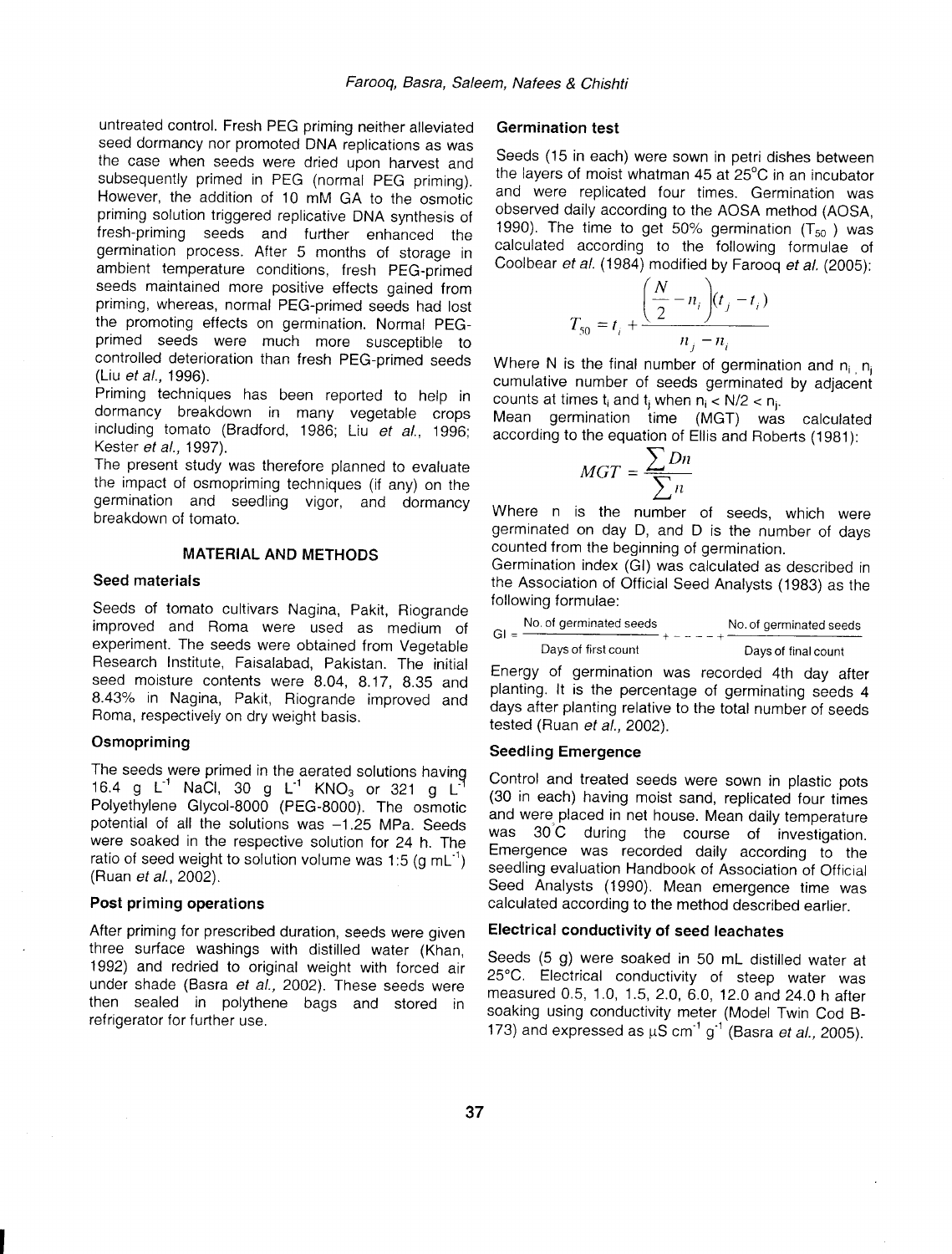# RESULTS

Osmopriming treatments significantly (P < 0.05) affected the germination vigor of all the tomato cultivars (Table 1). The response of all the cultivars to the osmopriming treatments was similar (Table 1). All the seed treatments resulted in lower  $T_{50}$  and MGT and, higher FGP, GI, GE, radicle and plumule length compared with untreated seeds (Table 1). In all the cultivars lowest  $T_{50}$  was noted in seeds osmoprimed with KNO<sub>3</sub> that was followed by NaCl in Nagina and Pakit and PEG in Riogrande improved and Roma (Table 1). Minimum MGT was noted in seeds subjected to  $KNO<sub>3</sub>$  in all the cultivars (Table 1). Maximum FGP, GI, GE, radicle and plumule length was noted in seeds osmoprimed with  $KNO<sub>3</sub>$  in all the cultivars (Table 1).

shoot length, and seedling dry weight compared with control (Table 2). Tomato seeds subjected to  $KNO<sub>3</sub>$ osmopriming resulted in highest FEP, root and shoot length, and seedling dry weight compared with all other treatments including control. However, none of the priming treatments resulted in improved seedling fresh weight than that of control (Table 2).

In all the tomato cultivars under study, highest EG of seed leachates was noted in untreated seeds followed by PEG priming (Fig. 1). Electrical conductivity of seed leachates from seeds treated with PEG was similar to that of NaGI in Nagina and Pakit (Fig. 1a, 1b). Minimum EG of seed leachates in all the cultivars was recorded in seeds treated with KNO<sub>3</sub> that was similar to that of NaCl in Riogrande improved and Roma (Fig. 1c, 1d).

| Table 1. Effect of osmopriming on the germination ability of tomato cultivars. |  |  |
|--------------------------------------------------------------------------------|--|--|
|--------------------------------------------------------------------------------|--|--|

|           | <b>Treatments</b>               | $T_{50}$ (days)   | <b>MGT</b><br>(days) | FGP (%) | <b>GI</b> | GE (%)  | Radicle<br>length (mm) | Plumule<br>length (mm) |
|-----------|---------------------------------|-------------------|----------------------|---------|-----------|---------|------------------------|------------------------|
| Nagina    | Control                         | 5.50a             | 6.90 a               | 45.33 c | 15.50 d   | 14.25 d | 35.90c                 | 33.76 c                |
|           | Osmopriming (PEG)               | 4.47 b            | 5.18 b               | 66.67 b | 22.50c    | 24.57 c | 45.50 b                | 41.73 b                |
|           | Osmopriming (NaCl)              | 3.97 c            | 5.23 <sub>b</sub>    | 70.00 b | 25.50 b   | 35.45 b | 59.41a                 | 44.54 b                |
|           | Osmopriming (KNO <sub>3</sub> ) | 2.27d             | 4.60c                | 83.33 a | 31.00a    | 45.28 a | 62.34 a                | 51.66a                 |
|           | LSD at 0.05                     | 0.204             | 0.188                | 12.36   | 2.33      | 8.23    | 4.24                   | 6.06                   |
| Pakit     | Control                         | 5.87 a            | 6.92 a               | 45.33 c | 15.50 d   | 16.05 d | 38.90 d                | 33.76 c                |
|           | Osmopriming (PEG)               | 3.53 <sub>b</sub> | 5.21 <sub>b</sub>    | 76.67 b | 22.50 c   | 24.57 c | 47.50 c                | 43.73 b                |
|           | Osmopriming (NaCl)              | 3.06c             | 5.23 <sub>b</sub>    | 72.00 b | 25.55 b   | 35.15 b | 54.41 b                | 44.54 b                |
|           | Osmopriming (KNO <sub>3</sub> ) | 2.27d             | 4.56 c               | 83.33 a | 31.20 a   | 45.28 a | 63.34 a                | 55.66 a                |
|           | LSD at 0.05                     | 0.211             | 0.178                | 10.26   | 2.13      | 7.13    | 4.04                   | 5.06                   |
| Riogrande | Control                         | 5.50a             | 6.30a                | 45.33 c | 16.50c    | 16.65 d | 37.90 d                | 34.76 c                |
| improved  | Osmopriming (PEG)               | 3.07c             | 5.17 <sub>b</sub>    | 65.67 b | 24.50 b   | 24.57 c | 43.50c                 | 42.73 b                |
|           | Osmopriming (NaCl)              | 3.77 <sub>b</sub> | 5.13 <sub>b</sub>    | 74.00 a | 25.50 b   | 37.45 b | 55.41 b                | 47.54 b                |
|           | Osmopriming $(KNO3)$            | 2.17d             | 4.10 c               | 83.33 a | 32.00a    | 46.28 a | 64.34 a                | 58.66 a                |
|           | LSD at 0.05                     | 0.221             | 0.148                | 12.36   | 2.43      | 8.03    | 4.24                   | 7.06                   |
| Roma      | Control                         | 5.15a             | 6.70 a               | 48.33 c | 16.50 d   | 15.25c  | 33.90c                 | 30.76 c                |
|           | Osmopriming (PEG)               | 3.57c             | 5.01c                | 64.67 b | 23.50c    | 25.57 b | 44.50 b                | 42.73 b                |
|           | Osmopriming (NaCl)              | 3.87 <sub>b</sub> | 5.23 <sub>b</sub>    | 72.00 a | 27.50 b   | 37.45 a | 50.11 a                | 45.54 b                |
|           | Osmopriming $(KNO3)$            | 2.87d             | 4.60 d               | 78.33 a | 33.00 a   | 44.08 a | 54.34 a                | 53.66 a                |
|           | LSD at 0.05                     | 0.254             | 0.188                | 11.36   | 2.33      | 9.13    | 4.24                   | 5.06                   |

Figures not sharing the same letters in a column differ significantly at p 00.05

Significant effect  $(P < 0.05)$  of osmopriming treatments on the seedling vigor of all the tomato cultivars was observed (Table 2).

All the seed treatments resulted in lower MET compared with control except PEG in Riogrande improved, Nagina and Roma, which behaved similar to that of untreated seeds (Table 2). In all the cultivars, all the seed treatments resulted in higher FEP, root and

#### **DISCUSSION**

Osmopriming had significant effect on the germination, seedling vigor and electrical conductivity of seed leachates in tomato cultivars used in the present investigation (Tables 1, 2; Fig. 1). Response of all tomato cultivars to different osmopriming treatments was similar (Tables 1, 2; Fig. 1).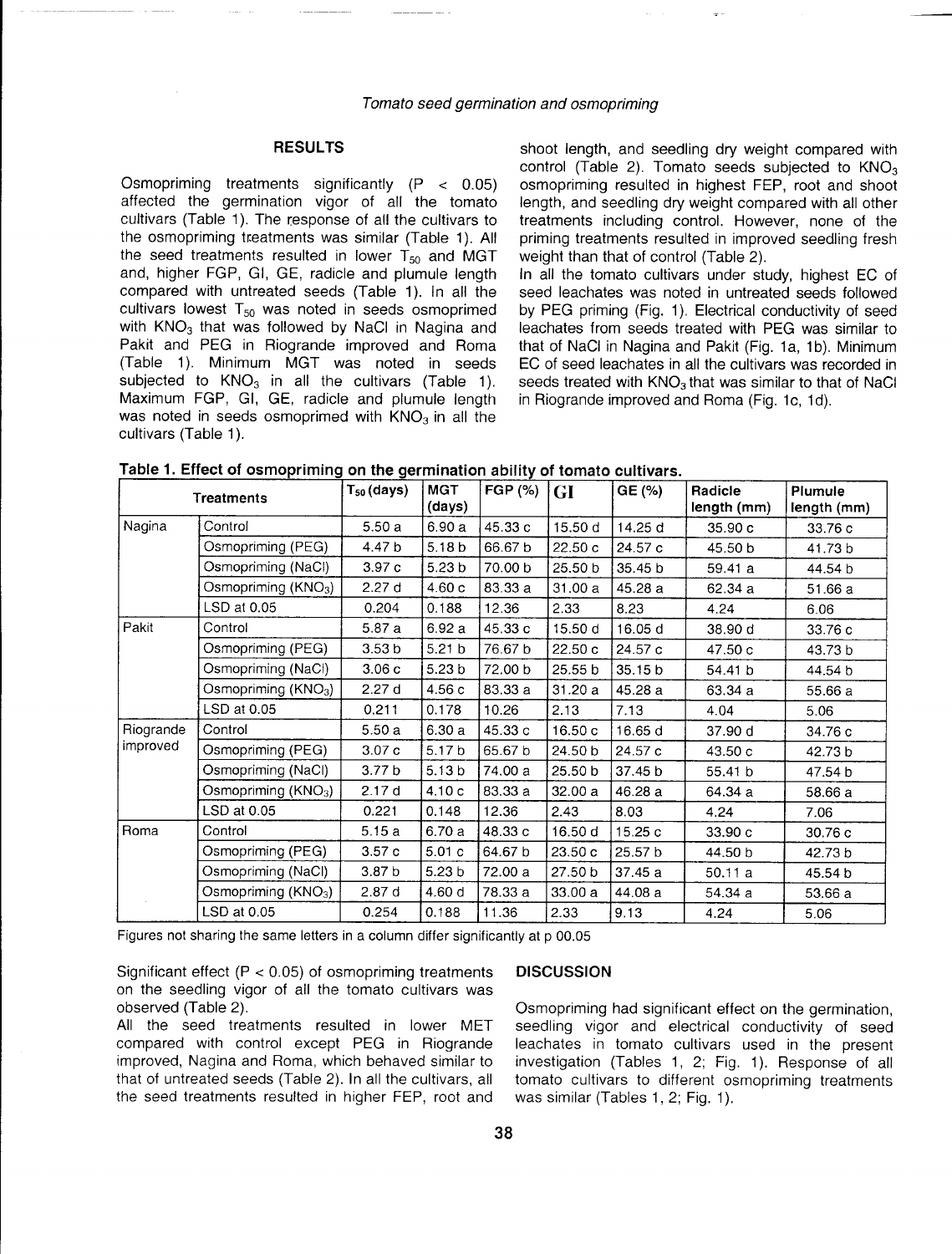*Farooq, Basra, Saleem, Nafees* & *Chishti*

|           | <b>Treatments</b>               | MET (days)        | FEP (%) | length<br>Root<br>(cm) | Shoot<br>length (cm) | Seedling fresh<br>weight (mg) | Seedling dry<br>weight (mg) |
|-----------|---------------------------------|-------------------|---------|------------------------|----------------------|-------------------------------|-----------------------------|
| Nagina    | Control                         | 7.51a             | 31.41 d | 45.05 d                | 34.88 d              | 1.45a                         | 21.29 d                     |
|           | Osmopriming (PEG)               | 7.13a             | 44.03 c | 52.45 c                | 47.77 c              | 1.09 <sub>b</sub>             | 26.77 c                     |
|           | Osmopriming (NaCl)              | 5.11 <sub>b</sub> | 66.19b  | 62.52 b                | 59.29 b              | 1.07 <sub>b</sub>             | 30.03 <sub>b</sub>          |
|           | Osmopriming $(KNO3)$            | 4.05 c            | 74.97 a | 74.17 a                | 74.75 a              | 1.02 <sub>b</sub>             | 34.05 a                     |
|           | LSD at 0.05                     | 0.515             | 5.342   | 6.212                  | 5.326                | 0.201                         | 0.712                       |
| Pakit     | Control                         | 7.61a             | 35.41c  | 45.05 d                | 30.88 d              | 1.35a                         | 19.29 d                     |
|           | Osmopriming (PEG)               | 6.33 <sub>b</sub> | 58.03 b | 52.45 c                | 49.77 c              | 1.03 <sub>b</sub>             | 27.77 c                     |
|           | Osmopriming (NaCl)              | 5.65 c            | 60.19b  | 61.52 b                | 67.29 b              | 1.04 <sub>b</sub>             | 29.03 b                     |
|           | Osmopriming (KNO <sub>3</sub> ) | 4.95 d            | 72.97 a | 74.87 a                | 74.75 a              | 1.07 <sub>b</sub>             | 31.05a                      |
|           | LSD at 0.05                     | 0.475             | 4.342   | 6.152                  | 5.126                | 0.234                         | 0.714                       |
| Riogrande | Control                         | 7.51a             | 31.41 d | 45.05 d                | 30.88 d              | 1.47a                         | 20.29 d                     |
| improved  | Osmopriming (PEG)               | 7.33a             | 54.03 c | 54.45 c                | 49.77 c              | 1.19 <sub>b</sub>             | 27.77 c                     |
|           | Osmopriming (NaCl)              | 5.15 <sub>b</sub> | 62.19 b | 64.52 b                | 69.29 b              | 1.17 <sub>b</sub>             | 30.03 b                     |
|           | Osmopriming (KNO <sub>3</sub> ) | 4.55 c            | 74.97 a | 77.87 a                | 76.75 a              | 1.12 <sub>b</sub>             | 36.05a                      |
|           | LSD at 0.05                     | 0.595             | 4.342   | 6.112                  | 5.126                | 0.221                         | 0.712                       |
| Roma      | Control                         | 7.91 a            | 43.41 d | 43.05 d                | 34.88 d              | 1.49a                         | 21.29 d                     |
|           | Osmopriming (PEG)               | 7.13a             | 54.03 c | 54.45 c                | 49.77 c              | 1.13 <sub>b</sub>             | 27.77 c                     |
|           | Osmopriming (NaCl)              | 5.45 <sub>b</sub> | 62.19 b | 62.52 b                | 64.29 b              | 1.02 <sub>b</sub>             | 30.03 b                     |
|           | Osmopriming (KNO <sub>3</sub> ) | 4.75 c            | 74.97 a | 76.87 a                | 73.75 a              | 1.12 <sub>b</sub>             | 37.05 a                     |
|           | LSD at 0.05                     | 0.575             | 4.232   | 6.112                  | 5.126                | 0.213                         | 0.714                       |

**Table 2. Effect of osmopriming on the seedling vigor of tomato cultivars.**

Figures not sharing the same letters in a column differ significantly at p 00.05

Earlier and synchronized germination and emergence was observed in the treated seeds compared with that of control as depicted by lower MET, T<sub>50</sub> and MGT, and higher GI, GE, FEP, FGP in treated seeds compared with untreated ones (Tables 1, 2), which is primarily attributed to dormancy breakdown as fresh seeds were used and dormancy has been reported in freshly harvested tomato seeds (Liu *et al.,* 1996). Higher radicle and plumule length, root and shoot length as well as seedling dry weight as observed in treated seeds might be the result of earlier germination and emergence (Tables 1, 2). Osmopriming has been found to improve germination rate and speed in tomato especially when freshly harvested seeds are used (Liu *et al.,* 1996). Osmotically primed tomato seeds showed improved stand establishment, early seedling growth and yield, seedlings from primed seeds emerged earlier and more uniformly than seedlings from untreated seeds (Alvardo *et al.,* 1987). Enhanced seed germination and improved seedling performance has also been recorded in freshly harvested tomato seeds compared with the untreated control (Liu *et al., 1996).* KN0<sup>3</sup> primed jalapeno pepper seeds resulted in significantly earlier germination and accelerated vegetative seedling development but priming in PEG appeared to retard jalapeno vegetative seedling development (Rivas *et al.,* 1984). The earlier and better synchronized germination is associated with increased metabolic activities in the osmoprimed seeds (Alvardo *et al.,* 1987; Liu *et al.,* 1996). Faster emergence rate after osmopriming may be explained by an increased rate of cell division in the root tips as previously found for wheat (Bose and Mishra, 1992). In earlier studies, it was observed that seedlings from primed tomato seeds maintained greater mean plant dry weights, leaf areas and ground cover percentages than untreated seedlings throughout the pre-flowering period (Alvardo *et al.,* 1987). Highest invigoration was observed in seeds subjected to  $KNO<sub>3</sub>$  which is in support to the earlier findings of Alvardo *et al (1987)* and Liu *et al* (1996) who reported better performance of  $KNO<sub>3</sub>$  priming than PEG priming in tomato. The beneficial aspects of priming are primarily due to preenlargement of the embryo (Khan, 1992), and improvement of germination rate (Gray and Steckle, 1977).

Highest EC of seed leachates was recorded in untreated seeds. All the seed treatments resulted in lower EC of seed leachates. (Fig. 1) that might be the result of membrane repair during the hydration process as earlier reported by Rudrapal and Nakamura (1998) in radish and eggplant, Pen aloza and Eira (1993) in tomato and Basra *et al.,* (2003) in fine rice.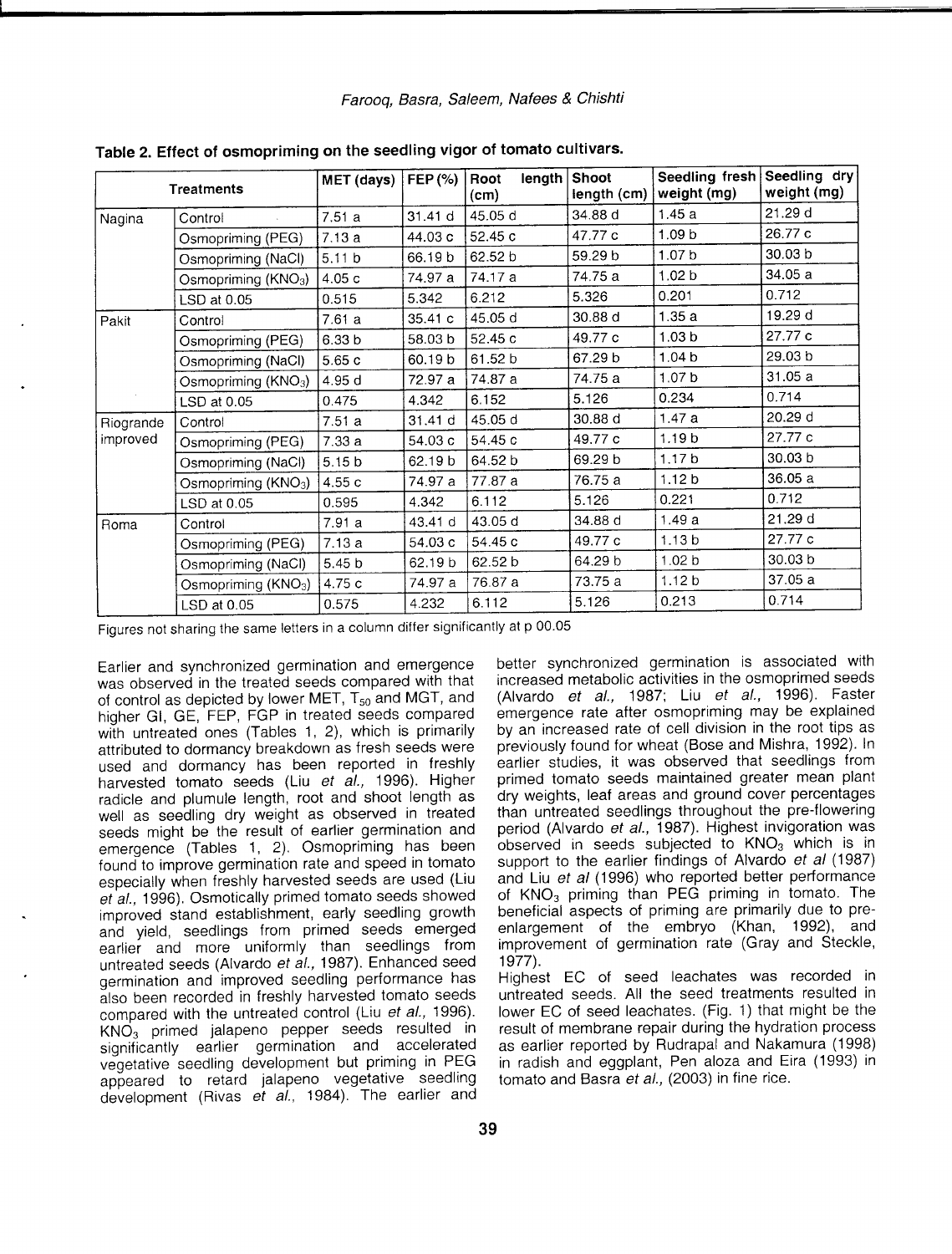

Tomato seed germination and osmopriming



# 40

Electrical conductivity of seed leachates ( $\mu$ S cm<sup>-1</sup> g<sup>-1</sup>)